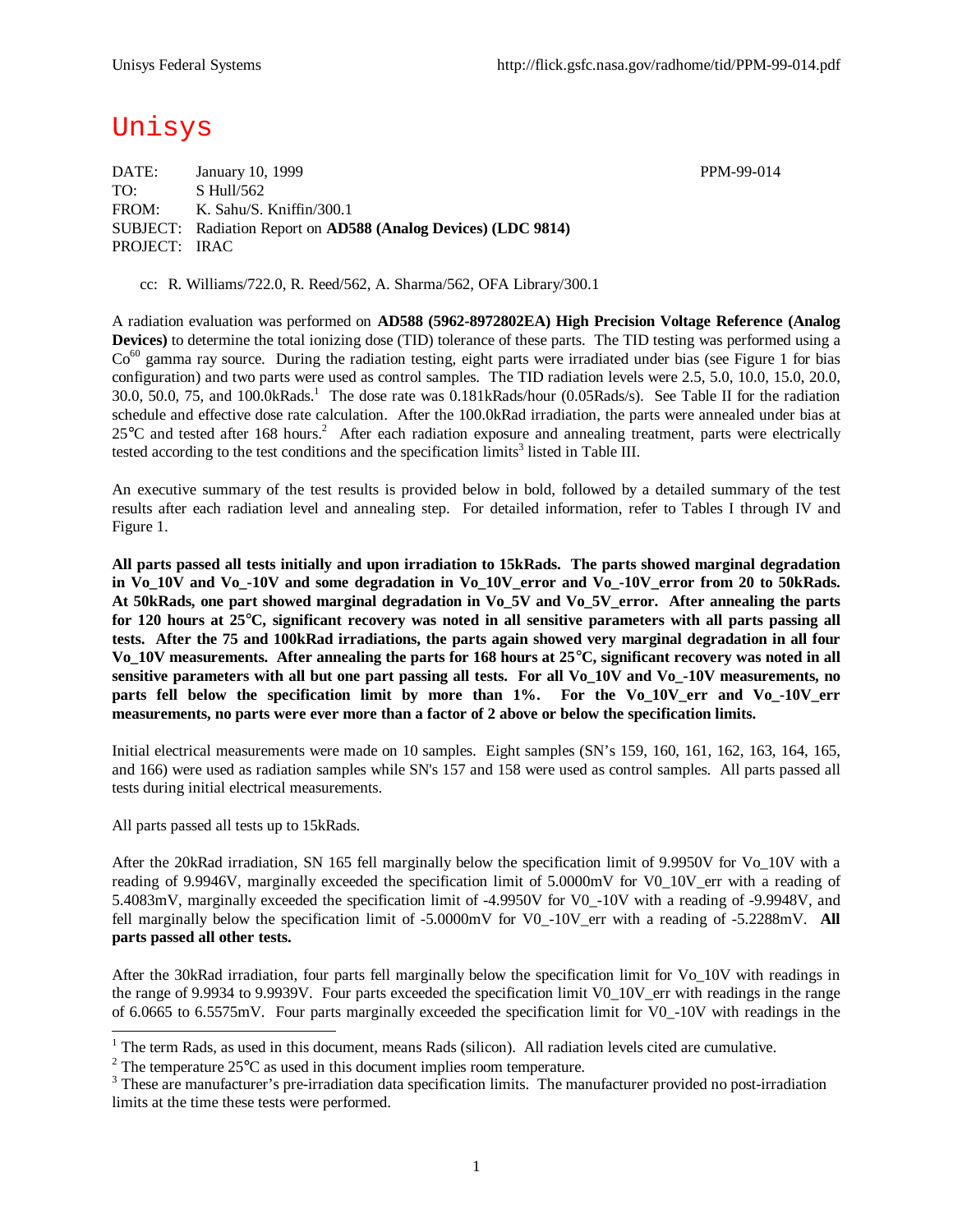range of -9.9937 to -9.9943V. Four parts fell below the specification limit for V0 -10V err with readings in the range of -5.6213 to -6.3393mV. **All parts passed all other tests.**

After the 50kRad irradiation, SN 165 fell marginally below the specification limit of 4.9950V for V0\_5V with a reading of 4.9949V and marginally exceeded the specification limit of 5.0000mV for Vo\_5V\_err with a reading of 5.1231mV. All parts fell marginally below the specification limit for Vo\_10V with readings in the range of 9.9903 to 9.9940V. All parts exceeded the specification limit V0\_10V\_err with readings in the range of 6.0612 to 9.6971mV. All parts marginally exceeded the specification limit for V0\_-10V with readings in the range of -9.9902 to -9.9942V. All parts fell below the specification limit for V0\_-10V\_err with readings in the range of -5.9504 to - 9.8308mV. **All parts passed all other tests.**

After annealing the parts for 120 hours at 25°C, the parts showed significant recovery in all sensitive parameters with all parts passing all tests.

After the 75kRad irradiation, three parts fell marginally below the specification limit for Vo\_10V with readings in the range of 9.9902 to 9.9947V. Three parts exceeded the specification limit V0\_10V\_err with readings in the range of 5.2552 to 9.8080mV. Three parts marginally exceeded the specification limit for V0\_-10V with readings in the range of -9.9903 to -9.9949V. Three parts fell below the specification limit for V0 -10V err with readings in the range of -5.1109 to -9.7516mV. **All parts passed all other tests.**

After the 100kRad irradiation, three parts fell marginally below the specification limit for Vo\_10V with readings in the range of 9.9932 to 9.9943V. Three parts exceeded the specification limit V0\_10V\_err with readings in the range of 5.7005 to 6.8268mV. Four parts marginally exceeded the specification limit for V0\_-10V with readings in the range of -9.9930 to -9.9949V. Four parts fell below the specification limit for V0 -10V err with readings in the range of -5.1250 to -6.9711mV. **All parts passed all other tests.**

After annealing the parts for 168 hours at 25°C, the parts showed significant recovery in all sensitive parameters with only SN 160 falling marginally below the specification limit for Vo\_10V (9.9945V), Vo\_10V\_err (5.4893mV), Vo\_-10V (9.9948V), and Vo\_-10V\_err (-5.2042mV).

Table IV provides a summary of the test results with the mean and standard deviation values for each parameter after each irradiation exposure and annealing step.

Any further details about this evaluation can be obtained upon request. If you have any questions, please call us at (301) 731-8954.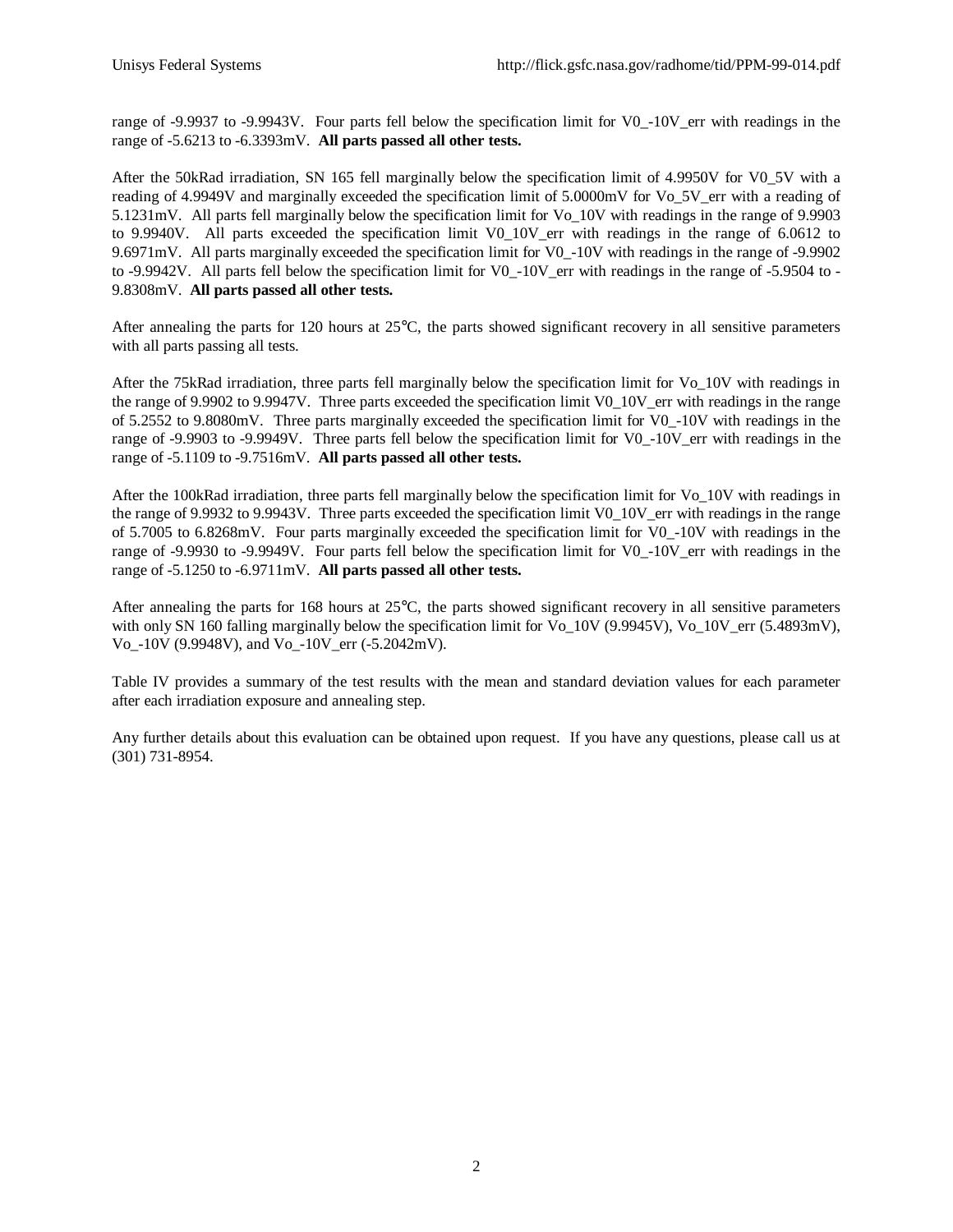#### \_\_\_\_\_\_\_\_\_\_\_\_\_\_\_\_\_\_\_\_\_\_\_\_\_\_\_\_\_\_\_\_\_\_\_\_\_\_\_\_\_\_\_\_\_\_\_\_\_\_\_\_\_\_\_\_\_\_\_\_\_\_\_\_\_\_\_\_\_\_\_\_\_\_\_\_\_\_\_\_\_\_\_\_\_\_\_\_\_\_\_\_ ADVISORY ON THE USE OF THIS DOCUMENT

The information contained in this document has been developed solely for the purpose of providing general guidance to employees of the Goddard Space Flight Center (GSFC). This document may be distributed outside GSFC only as a courtesy to other government agencies and contractors. Any distribution of this document, or application or use of the information contained herein, is expressly conditional upon, and is subject to, the following understandings and limitations:

(a) The information was developed for general guidance only and is subject to change at any time;

(b) The information was developed under unique GSFC laboratory conditions which may differ substantially from outside conditions;

(c) GSFC does not warrant the accuracy of the information when applied or used under other than unique GSFC laboratory conditions;

(d) The information should not be construed as a representation of product performance by either GSFC or the manufacturer;

(e) Neither the United States government nor any person acting on behalf of the United States government assumes any liability resulting from the application or use of the information.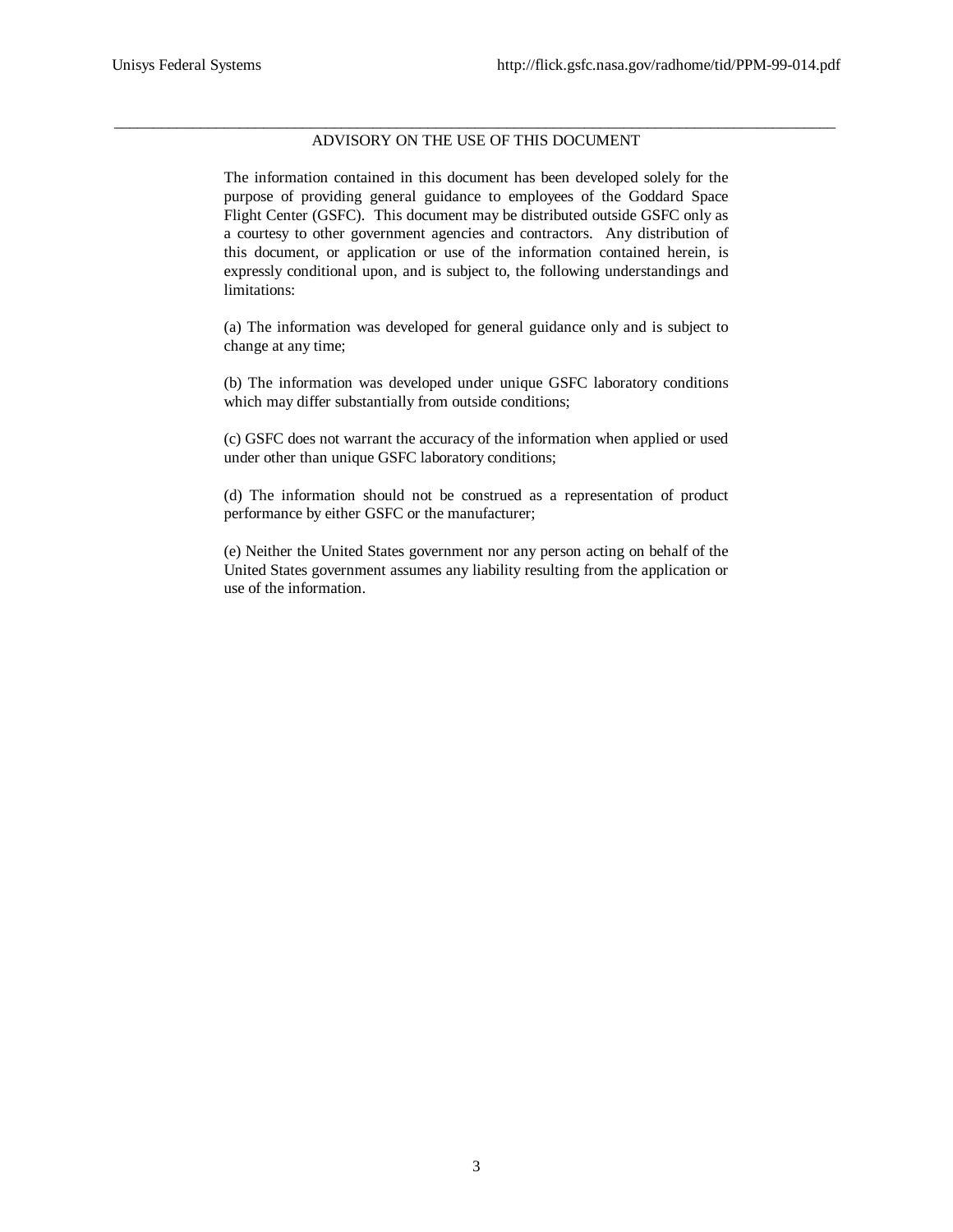

### Figure 1. Radiation Bias Circuit for AD588

#### Notes:

- 1.  $+V_s = +15.0V \pm 0.5V$ ,  $-V_s = -15.0V \pm 0.5V$ .
- 2. Check  $V_{\text{OUT3}} = +10.0V \pm 0.5V$ , Check  $V_{\text{OUT4}} = +5V \pm 0.5V$ .
- 3.  $R = 1k\Omega \pm 5\%, \frac{1}{4}W$ .
- 4.  $C = 0.1 \mu f$  (to prevent oscillation).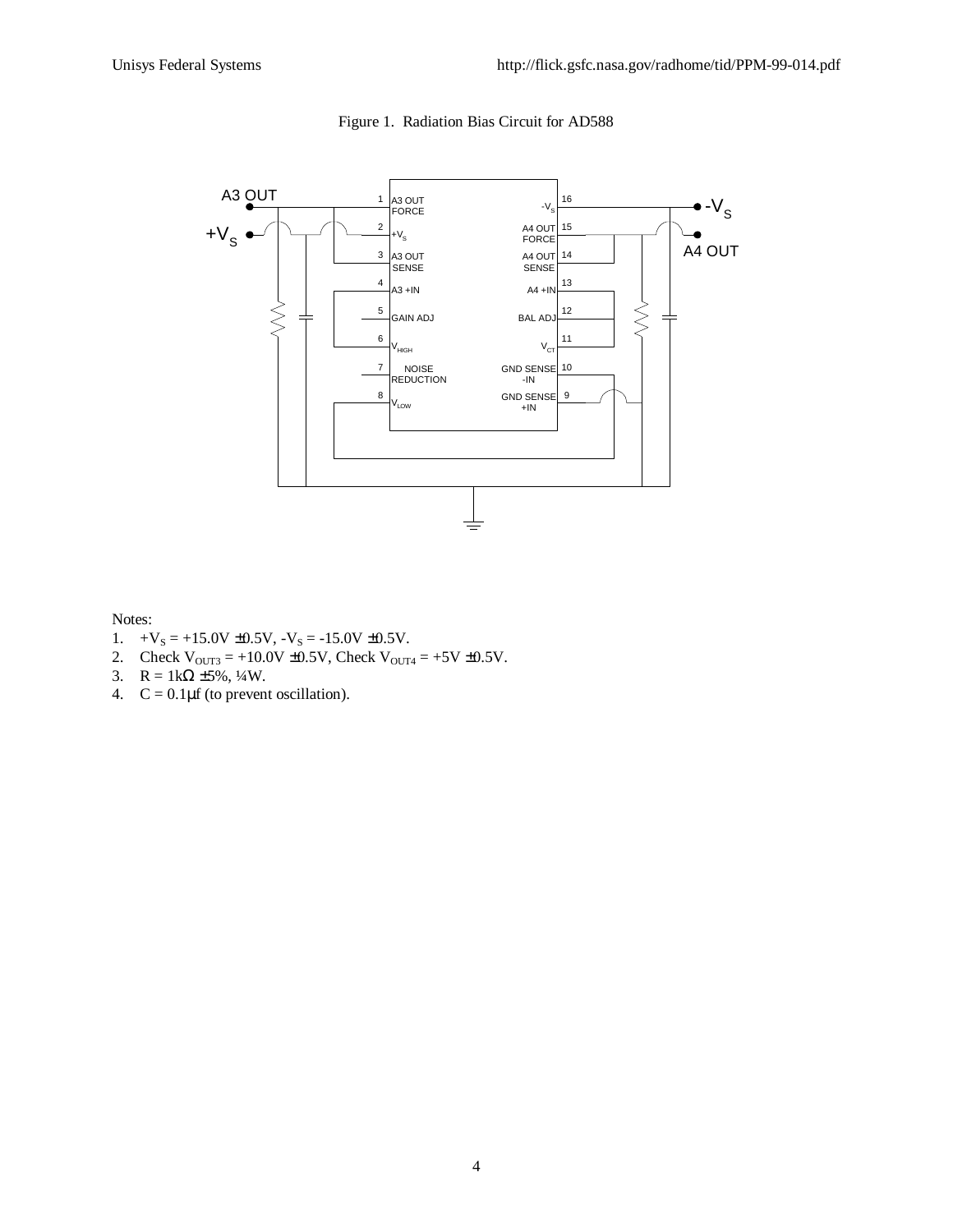| Generic Part Number:                 | AD588                                      |  |  |  |  |  |  |
|--------------------------------------|--------------------------------------------|--|--|--|--|--|--|
| <b>IRAC Part Number:</b>             | AD588 (5962-8972802EA)                     |  |  |  |  |  |  |
| Charge Number:                       | M99718                                     |  |  |  |  |  |  |
| Manufacturer:                        | <b>Analog Devices</b>                      |  |  |  |  |  |  |
| Lot Date Code (LDC):                 | 9814                                       |  |  |  |  |  |  |
| <b>Quantity Tested:</b>              | 10                                         |  |  |  |  |  |  |
| Serial Number of Control Samples:    | 157, 158                                   |  |  |  |  |  |  |
| Serial Numbers of Radiation Samples: | 159, 160, 161, 162, 163, 164, 165, and 166 |  |  |  |  |  |  |
| Part Function:                       | <b>High Precision Voltage Reference</b>    |  |  |  |  |  |  |
| Part Technology:                     | Bipolar                                    |  |  |  |  |  |  |
| Package Style:                       | 16 Pin DIP                                 |  |  |  |  |  |  |
| Test Equipment:                      | A540                                       |  |  |  |  |  |  |
| Test Engineer:                       | S. Norris                                  |  |  |  |  |  |  |

## TABLE I. Part Information

• The manufacturer for this part guaranteed no radiation tolerance/hardness.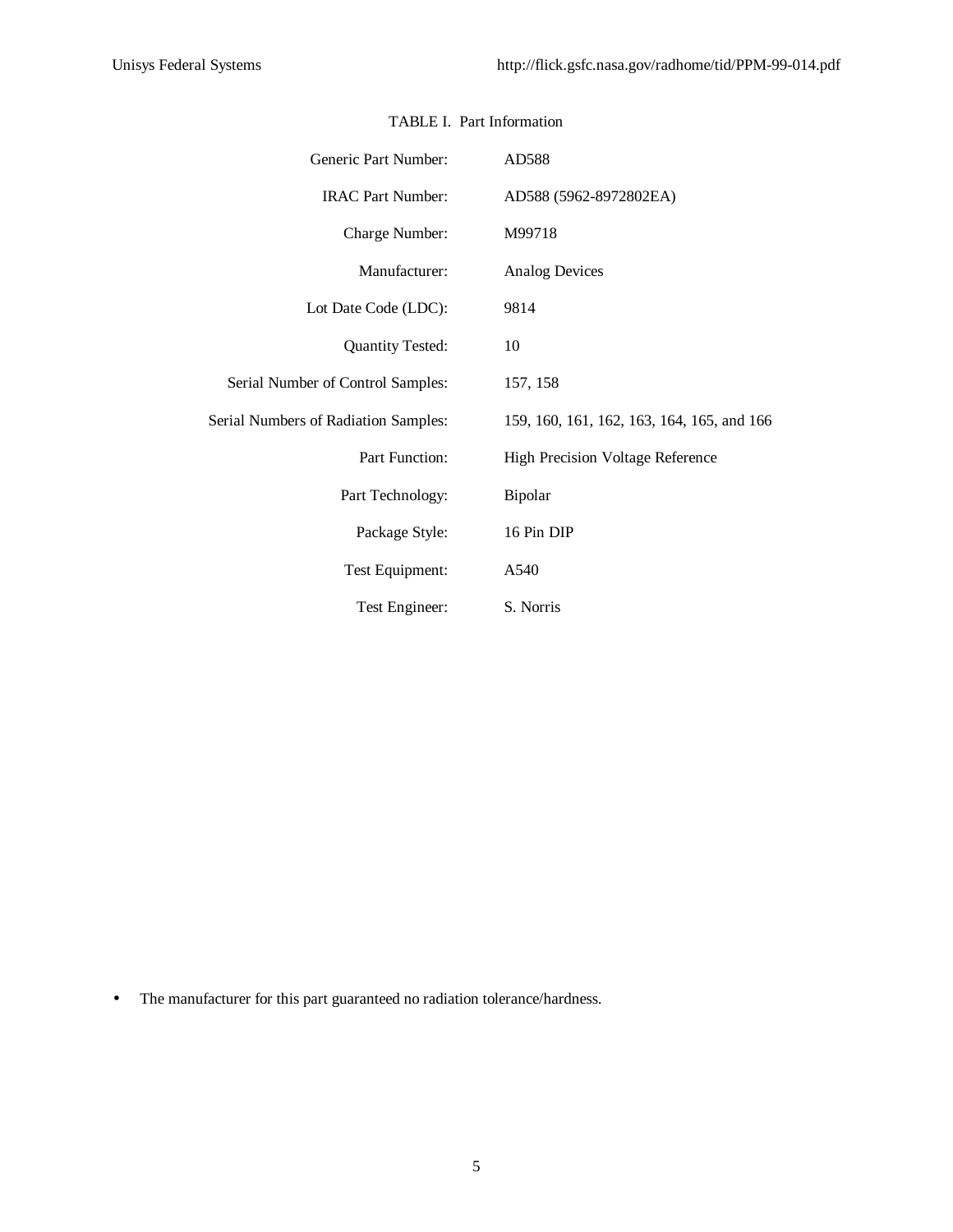| TABLE II. Radiation Schedule for AD588                                                                                                                                                                                                                                                                                                         |  |
|------------------------------------------------------------------------------------------------------------------------------------------------------------------------------------------------------------------------------------------------------------------------------------------------------------------------------------------------|--|
|                                                                                                                                                                                                                                                                                                                                                |  |
|                                                                                                                                                                                                                                                                                                                                                |  |
|                                                                                                                                                                                                                                                                                                                                                |  |
|                                                                                                                                                                                                                                                                                                                                                |  |
|                                                                                                                                                                                                                                                                                                                                                |  |
|                                                                                                                                                                                                                                                                                                                                                |  |
|                                                                                                                                                                                                                                                                                                                                                |  |
|                                                                                                                                                                                                                                                                                                                                                |  |
|                                                                                                                                                                                                                                                                                                                                                |  |
|                                                                                                                                                                                                                                                                                                                                                |  |
|                                                                                                                                                                                                                                                                                                                                                |  |
|                                                                                                                                                                                                                                                                                                                                                |  |
| $E_{\alpha}^{cc}$ , $\mathbf{p}$ , $\mathbf{p}$ , $\mathbf{p}$ , $\mathbf{p}$ , $\mathbf{p}$ , $\mathbf{p}$ , $\mathbf{p}$ , $\mathbf{p}$ , $\mathbf{p}$ , $\mathbf{p}$ , $\mathbf{p}$ , $\mathbf{p}$ , $\mathbf{p}$ , $\mathbf{p}$ , $\mathbf{p}$ , $\mathbf{p}$ , $\mathbf{p}$ , $\mathbf{p}$ , $\mathbf{p}$ , $\mathbf{p}$ , $\mathbf{p}$ , |  |

Effective Dose Rate = 100,000 RADS/23 DAYS=181.2 RADS/HOUR=0.05 RADS/SEC

PARTS WERE IRRADIATED AND ANNEALED UNDER BIAS, SEE FIGURE 1.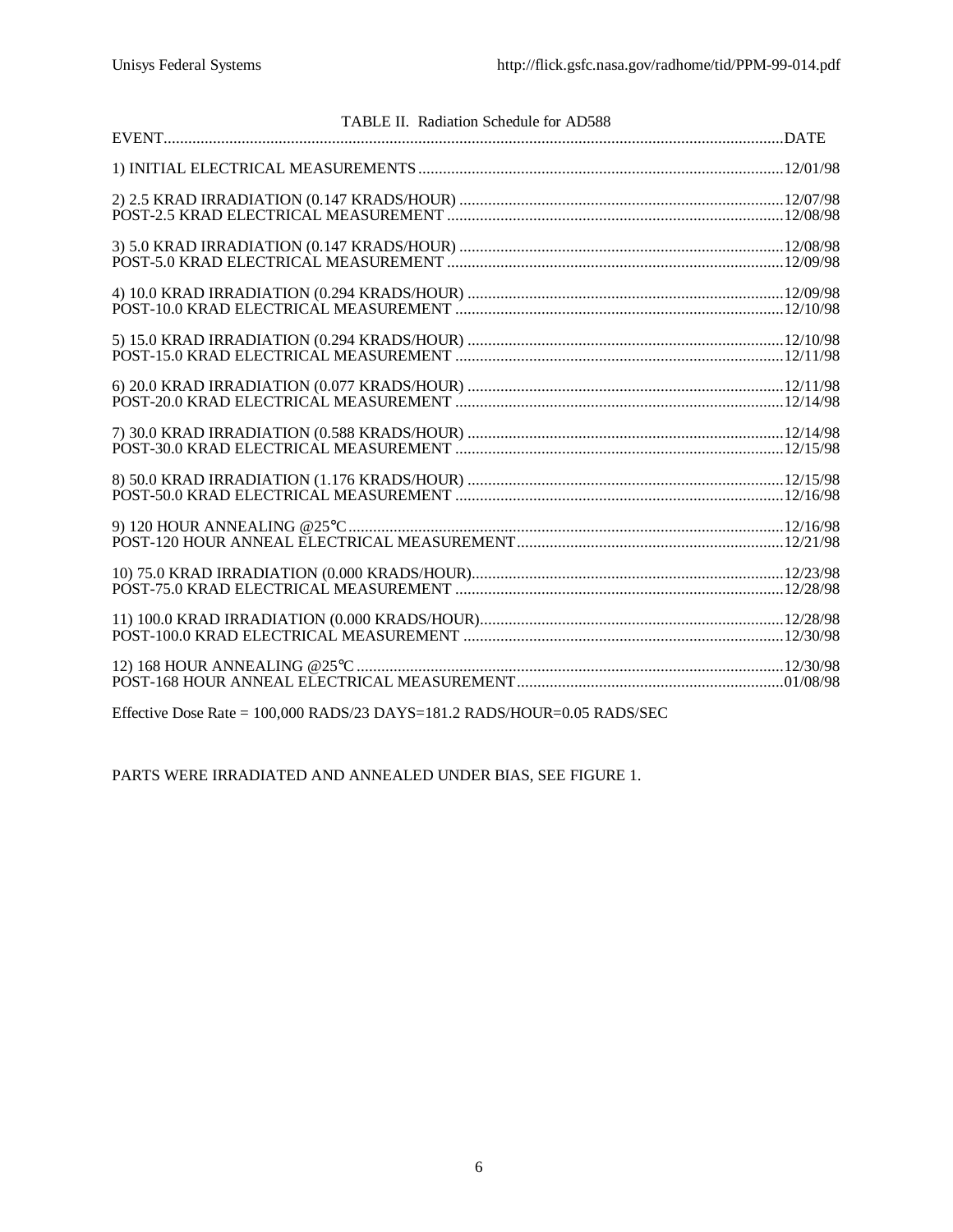Unisys Federal Systems http://flick.gsfc.nasa.gov/radhome/tid/PPM-99-014.pdf Table III. Electrical Characteristics of AD588 /1

|                                |  | Spec. Lim.                                                                                                                                                                                                                                                                                                                                                                                                                                                                                                                                             |             |
|--------------------------------|--|--------------------------------------------------------------------------------------------------------------------------------------------------------------------------------------------------------------------------------------------------------------------------------------------------------------------------------------------------------------------------------------------------------------------------------------------------------------------------------------------------------------------------------------------------------|-------------|
| <b>Parameter</b>               |  | min                                                                                                                                                                                                                                                                                                                                                                                                                                                                                                                                                    | max         |
| Icc                            |  |                                                                                                                                                                                                                                                                                                                                                                                                                                                                                                                                                        | <b>10.0</b> |
| <b>Iee</b>                     |  | $-10.0$                                                                                                                                                                                                                                                                                                                                                                                                                                                                                                                                                |             |
| $V_0$ _10V                     |  | 9.9950                                                                                                                                                                                                                                                                                                                                                                                                                                                                                                                                                 | 10.0050     |
| Vo 10V err                     |  | $-5.000$                                                                                                                                                                                                                                                                                                                                                                                                                                                                                                                                               | 5.000       |
| $V_0$ _5V                      |  | 4.9950                                                                                                                                                                                                                                                                                                                                                                                                                                                                                                                                                 | 5.0050      |
| $Vo_5V_error$                  |  | $-5.000$                                                                                                                                                                                                                                                                                                                                                                                                                                                                                                                                               | 5.000       |
| $Vo_$ -10V                     |  | $-10.0050$                                                                                                                                                                                                                                                                                                                                                                                                                                                                                                                                             | -9.9950     |
| $Vo_$ -10 $V_$ err             |  | $-5.000$                                                                                                                                                                                                                                                                                                                                                                                                                                                                                                                                               | 5.000       |
| $\mathbf{V}$ o -5 $\mathbf{V}$ |  | $-5.0050$                                                                                                                                                                                                                                                                                                                                                                                                                                                                                                                                              | -4.9950     |
| $Vo_$ -5 $V_$ err              |  | $-5.000$                                                                                                                                                                                                                                                                                                                                                                                                                                                                                                                                               | 5.000       |
| Vline 10V                      |  |                                                                                                                                                                                                                                                                                                                                                                                                                                                                                                                                                        | 900         |
| Vline_5V                       |  |                                                                                                                                                                                                                                                                                                                                                                                                                                                                                                                                                        | 1.2         |
| Vline_-10V                     |  |                                                                                                                                                                                                                                                                                                                                                                                                                                                                                                                                                        | 900         |
| Vline_-5V                      |  |                                                                                                                                                                                                                                                                                                                                                                                                                                                                                                                                                        | 1.2         |
| <b>Vline 10V</b>               |  |                                                                                                                                                                                                                                                                                                                                                                                                                                                                                                                                                        | 500         |
| Vline_-10V                     |  |                                                                                                                                                                                                                                                                                                                                                                                                                                                                                                                                                        | 500         |
|                                |  | Units Test Conditions /2 /3<br>mA No Load<br>mA No Load<br>$V I_L = 0.0$ to 10.0mA, $V_0 = \pm 10V$<br>mV No Load<br>$V I_L = 0.0$ to 10.0mA, $V_0 = \pm 5V$<br>mV No Load<br>$V I_L = 0.0$ to 10.0mA, $V_0 = \pm 10V$<br>mV No Load<br>$V _{L} = 0.0$ to 10.0mA, $V_0 = \pm 5V$<br>mV No Load<br>$mV V_0 = +10V$ , Vcc = 13.5V to 18V<br>$mV V_0 = +5V$ , $Vcc = 12V$ to 18V<br>$mV$ $V_0 = -10V$ , $Vee = -13.5V$ to $-18V$<br>$mV V_0 = -5V$ , Vee = -12V to -18V<br>$mV V_0 = +10V$ , Vcc = 13.5V to 18V<br>$mV$ $V_0 = -10V$ , Vee -13.5V to -18V |             |

Notes:

1/ These are the manufacturer's non-irradiated data sheet specification limits. The manufacturer provided no postirradiation limits at the time the tests were performed.

 $2/V_{CC} = +15V$ ,  $V_{EE} = -15V$ ,  $T_A = 25^{\circ}C$  unless otherwise noted.

3/ Parts will not operate at Vcc, Vee = 10.58V as per spec. in the Vline test.